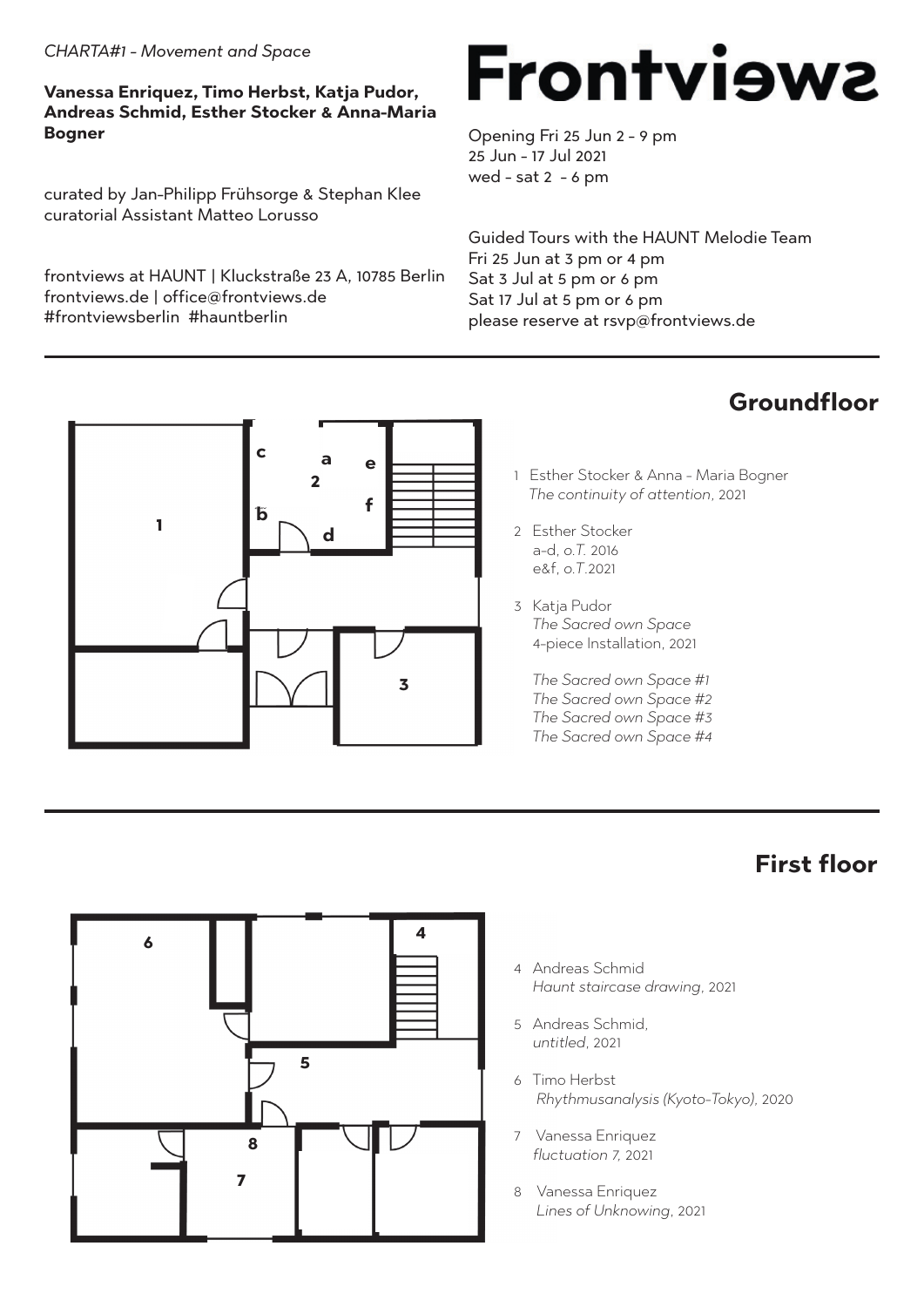#### *CHARTA#1 - Movement and Space*

#### **Vanessa Enriquez, Timo Herbst, Katja Pudor, Andreas Schmid, Esther Stocker & Anna-Maria Bogner**

curated by Jan-Philipp Frühsorge & Stephan Klee curatorial Assistant Matteo Lorusso

#### **EN**

CHARTA # (lat.: "the paper sheet"' deu.: "the constitution") is a series of four group exhibiti-ons at HAUNT Berlin, which brought together artists<sup>\*</sup> from the Berlin area, whose main medium is drawing and who each work on common themes in the field of drawing. In 2021 and in 2022, two exhibitions each are planned. Each issue of CHARTA # will have a diffe-rent theme and will show five or six remarkable positions in each category.

#### CHARTA#1 - Movement and Space

Drawing in space leads to a necessary fusion of twoand three-dimensional regularities through a graphic language that connects them. Here, drawing detaches itself from the surface and expands into space by covering different architectural elements on different spatial axes simultaneously. In this way, the viewer can practically enter the drawing, and the former clarity of a limited surface is dissolved into a spatial experience that can rarely be fully grasped from one vantage point and consciously integrates the movements of the viewers' bodies. This shifts the focus from a static, purely visual perception to a holistic, bodily perception in which movements take on a new key significance due to the spatial distances and multiple perspectives.

#### Katja Pudor

Without a space for ourselves we are not able to be ourselves, a simple and profound observation, formulated by the writer Virginia Woolf and adopted by Katja Pudor as the starting idea for her installation. A sacred space, a cell of creative seclusion. Pudor imagines herself in this space of reflection and production, drawing on large-format sheets that hang from the ceiling here like fragile protective covers, skins or walls of a fragile dwelling, a space in space emerges, mobile and fragile. A spiritual space, with traces of physical presence.

#### Esther Stocker & Anna-Maria Bogner

Both artists - who have already worked together several times - share an interest in dissecting space, finding strategies for taking space out of its habitual context and examining its fundamental facts. Stocker's Grid is a test picture; the black grid structure on a white wall acts like a magnifying glass that makes the hidden space behind the room tangible in all its characteristics, qualities and flaws.

### **Frontviews**

frontviews at HAUNT | Kluckstraße 23 A, 10785 Berlin frontviews.de | office@frontviews.de

Anna-Maria Bogner literally picks up at this point and stretches cords through the room that function as construction and analysis lines. As in the work of the artist Fred Sandback, the deliberate positioning of fine physical-material lines creates volume and the space unfolds, the viewer's gaze is mobilised and invisible axes become visible.

#### Andreas Schmid

Schmid chose the stairwell of the exhibition pavilion for his Insitu work. By marking it with tape and strings in different colours, he succeeds in making the space resonate and dynamise it. Architecture vibrates in Schmid's work; the pointed linear settings are poetic markers that accompany the body as it walks through the architecture as caesurae, as reading signs. Schmid's photographic oeuvre is the continuation of these measures with other means: Light and shadows, reflections on surfaces Accelerate and slow down the spatial process and, not least, the enjoyment of the space.

#### Timo Herbst

Timo Herbst's "Rhytmusanalysen" use film footage of complex movement sequences of crowds of people in cities such as Tokyo or Kyoto, generated in real time, which he then transforms and processes in drawings. The stream of movement of anonymous individuals in the world's metropolises serves him as a reflection on the relationship between public space, technology and human presence. In this way, reflections on a choreography of the masses become just as much political questions as the detailed view of body gestures.

#### Vanessa Enriquez

Enriquez is inspired by the idea of quantum fluctuations. In quantum physics, a quantum fluctuation is the temporary emergence of energetic particles from empty space. With tape hanging from the ceiling, she creates a floating spatial drawing that appears to be in permanent motion due to minimal exposure to air and light. Her preferred material - VHS tape - a (now historic) storehouse of image and sound information evokes not only a visual presence but also a potential sonic component.

Text by Stephan Klee and Jan-Philipp Frühsorge



BERLIN X